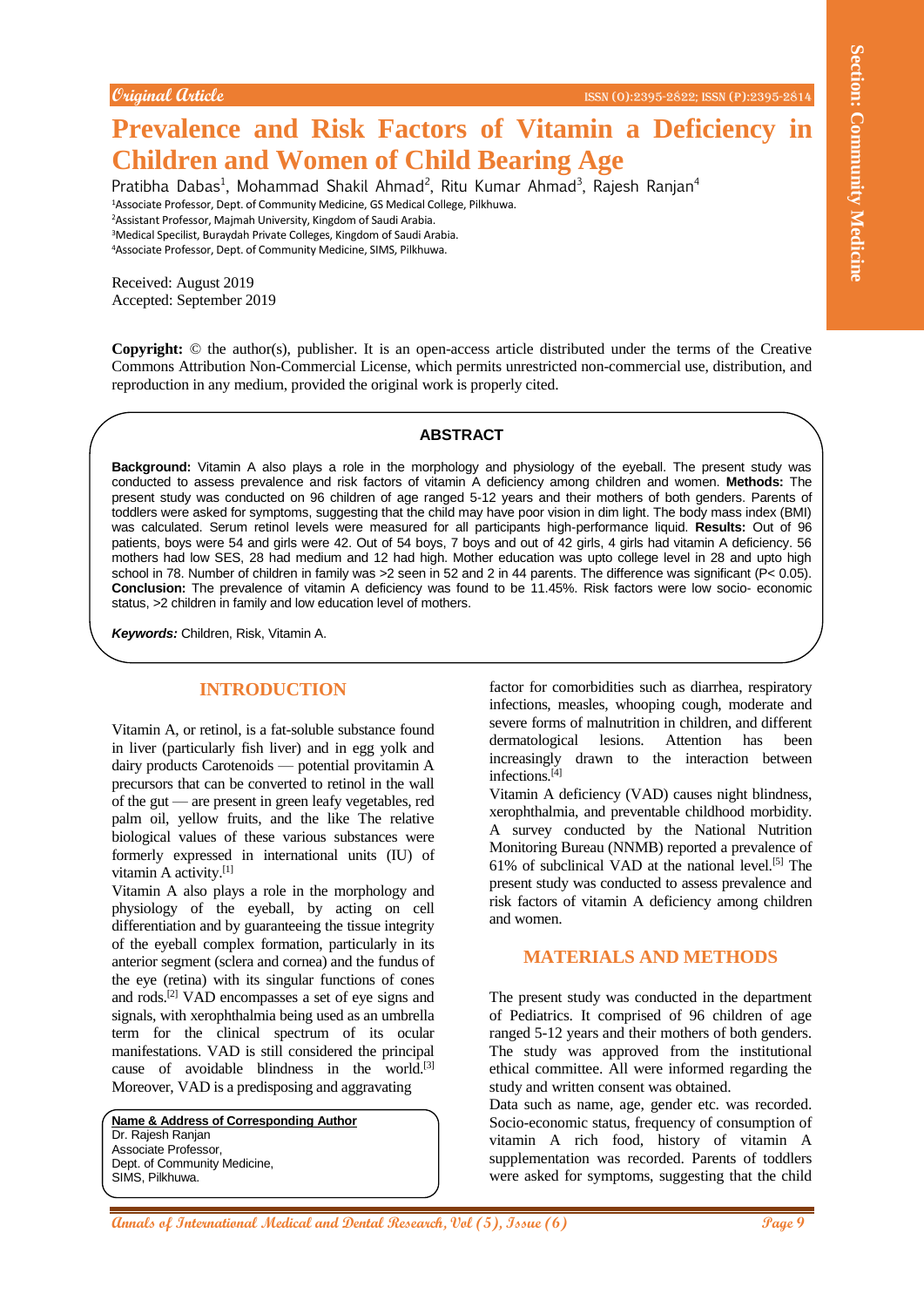may have poor vision in dim light. The body mass index (BMI) was calculated. Serum retinol levels were measured for all participants high-performance liquid. Results were subjected to statistical analysis. P value less than 0.05 was considered significant.

## **RESULTS**

| <b>Table 1: Distribution of patients</b> |      |              |  |  |  |
|------------------------------------------|------|--------------|--|--|--|
| <b>Gender</b>                            | Bovs | <b>Girls</b> |  |  |  |
| Number                                   |      |              |  |  |  |

[Table 1] shows that out of 96 patients, boys were 54 and girls were 42.



| Table 2: Prevalence of vitamin A deficiency |       |                   |  |  |  |
|---------------------------------------------|-------|-------------------|--|--|--|
| <b>Genders</b>                              | Total | <b>Prevalence</b> |  |  |  |
| <b>Boys</b>                                 | 54    |                   |  |  |  |
| `irls                                       |       |                   |  |  |  |

[Table 2, Figure 2] shows that out of 54 boys, 7 boys and out of 42 girls, 4 girls had vitamin A deficiency.



| <b>Table 3: Risk factors</b> |                 |               |                   |            |  |  |
|------------------------------|-----------------|---------------|-------------------|------------|--|--|
| <b>Risk factors</b>          |                 | <b>Number</b> | <b>Prevalence</b> | P<br>value |  |  |
| <b>SES</b>                   | Low             | 56            | 7                 | 0.01       |  |  |
|                              | Medium          | 28            | 3                 |            |  |  |
|                              | High            | 12            |                   |            |  |  |
| Mother                       | Upto high       | 78            | 9                 | 0.04       |  |  |
| education                    | Upto<br>college | 28            | $\mathfrak{D}$    |            |  |  |
| in<br>Child                  | 2               | 44            | 3                 | 0.05       |  |  |
| family                       | >2              | 52            | 8                 |            |  |  |

[Table 3, Figure 3] shows that 56 mothers had low SES, 28 had medium and 12 had high. Mother education was upto college level in 28 and upto high school in 78. Number of children in family was  $>2$ seen in 52 and 2 in 44 parents. The difference was significant ( $P < 0.05$ ).



## **DISCUSSION**

**Andre of International Medical Andrese Community Community Community Medical Andre Section 2013 (and Dental Andre Section 2013)<br>
Medical and Dental Andre Section 2013 (and Dental Andre Section 2013)<br>
Version Community Co** A child with borderline, marginal intake to begin with will have very limited stores Any sudden drop in intake, either as a result of a change in diet or because of impaired absorption (as in gastroenteritis), or a sudden increase in metabolic demand will cause rapid depletion of limited reserves.<sup>[6]</sup> This can precipitate blinding This can precipitate blinding xerophthalmia (even in a child whose eyes had previously appeared entirely normal) or overwhelming sepsis and death. When liver retinol stores are very high, however, an individual may go for months without vitamin A and not suffer serious consequences.[7] The availability of stored vitamin A also depends on a child's general nutritional status Severely malnourished, proteindeficient children synthesize RBP at a much reduced rate Serum retinol levels may therefore be subnormal, even if liver stores are high Moreover, a diseased liver cannot store as much retinol, or make as much RBP, as a normal one.<sup>[8]</sup> The present study was conducted to assess prevalence and risk factors of vitamin A deficiency among children and women.

In this study, out of 96 patients, boys were 54 and girls were 42. Out of 54 boys, 7 boys and out of 42 girls, 4 girls had vitamin A deficiency. Hadi et al,<sup>[9]</sup> in their cross-sectional study children aged 1–8 years and women aged 15–45 years were recruited. Participants were randomly selected by cluster sampling. Their sociodemographic characteristics and frequency of consumption of Vitamin A rich food were collected through a structured questionnaire. Anthropometric measures and serum retinol levels, using high-performance liquid chromatography, were estimated for all participants. A total of 166 children and 211 women participated in this study. The prevalence of VAD among the children (1–8 years) was 10.2%